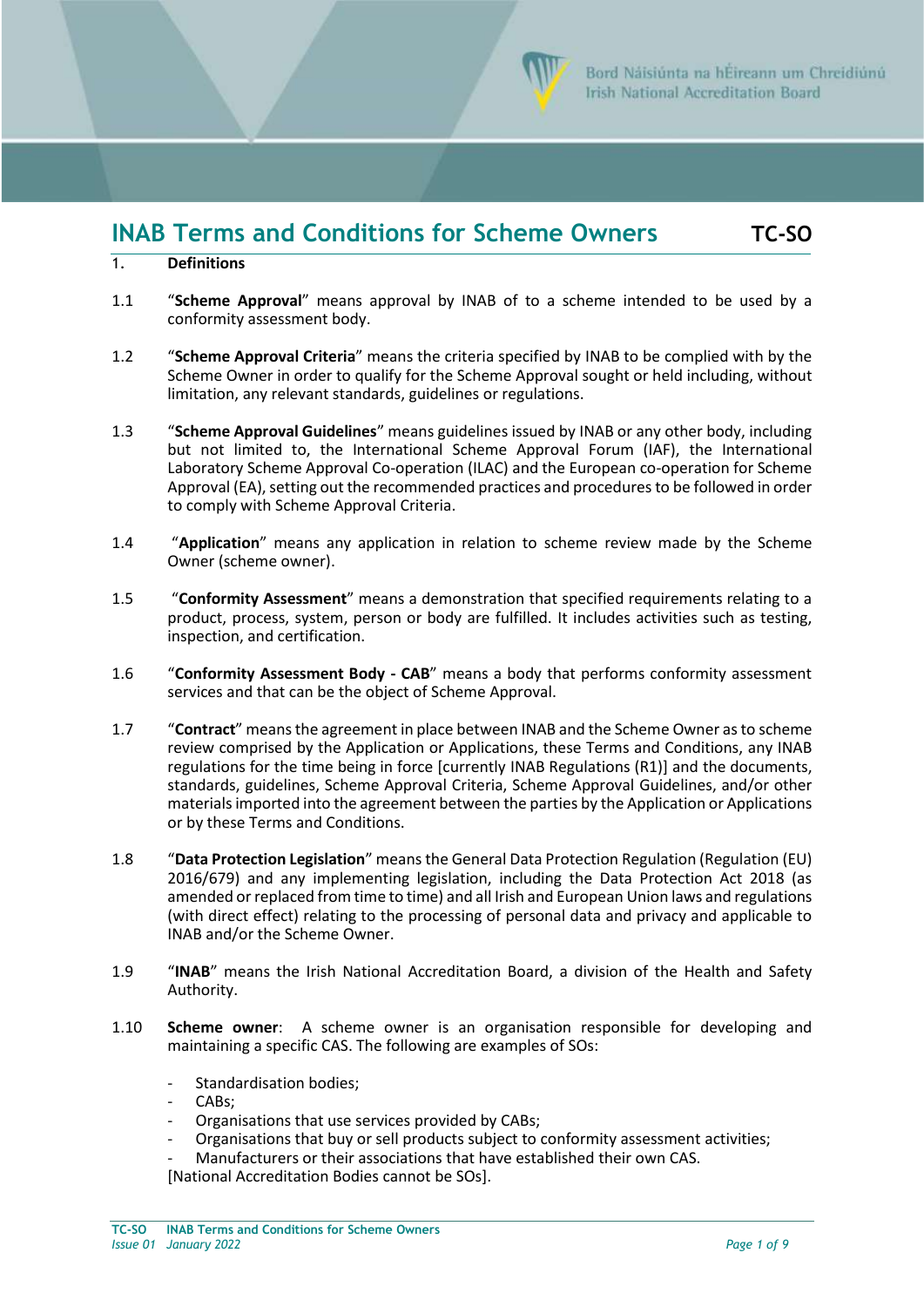- 1.11 **"Terms and Conditions"** means the terms and conditions herein**.**
- 1.12 In these Terms and Conditions where the context so admits.
	- (a) The singular includes the plural and vice versa
	- (b) Words referring to persons shall include firms, companies, and corporations and vice versa.
	- (c) Reference to any statute or statutory provision shall include any statute or statutory provision which amends, extends, consolidates or replaces the same and shall include any instruments orders plans regulations permissions and directions or other subordinate legislation for the time being made issued or given under the relevant statute or statutory provision.
	- (d) Headings to clauses appearing in these Terms and Conditions are included for ease of reference only and shall not have any effect on the construction or the interpretation of these Terms and Conditions.
	- (e) Unless the context otherwise indicates, reference to clauses, sub-clauses, recitals or schedules, are to clauses and sub-clauses of, and recitals and schedules to, these Terms and Conditions.

## 2. **INAB functions**

- 2.1 In consideration of and subject to, payment of INAB's fees by the Scheme Owner in accordance with clause 4 of these Terms and Conditions and subject to compliance by the Scheme Owner with the Contract, INAB will:
	- (a) ascertain and specify the scheme approval criteria (see INAB PS18 Evaluation of conformity assessment schemes);
	- (b) assess any application made against the scheme approval criteria;
	- (c) review schemes in accordance with published criteria;
	- (d) provide periodic reviews of schemes to ensure continued compliance to criteria.
- 2.2 INAB may amend the scheme approval criteria initially prescribed by it in any particular case at any time during the period of assessment or currency of the relevant Scheme Approval on the basis that the requirements of applicable national or international standards or guidelines or schemes or relevant sectorial practices have altered or that INAB for any other reason, in its absolute discretion considers a change in the Scheme Approval Criteria to be advisable. In such circumstances, INAB shall give due notice of the relevant changes and will accord the Scheme Owner a reasonable time to adjust to the relevant alterations.
- 2.3 INAB may, in its absolute discretion, but subject to the requirement to give reasonable notice to the Scheme Owner, make such changes to the provisions of the Contract as it deems appropriate and the Scheme Owner shall be bound by the Contract as amended.
- 2.4 INAB shall take all reasonable care to ensure that, in performing its obligations under this Contract, it does not disrupt the operations of, or save as may be reasonably unavoidable, inconvenience the Scheme Owner, its employees, agents or any other contractor or other person (including customers of the Scheme Owner).
- 2.5 From time to time, INAB enters into agreements with national authorities for the purposes of information exchange.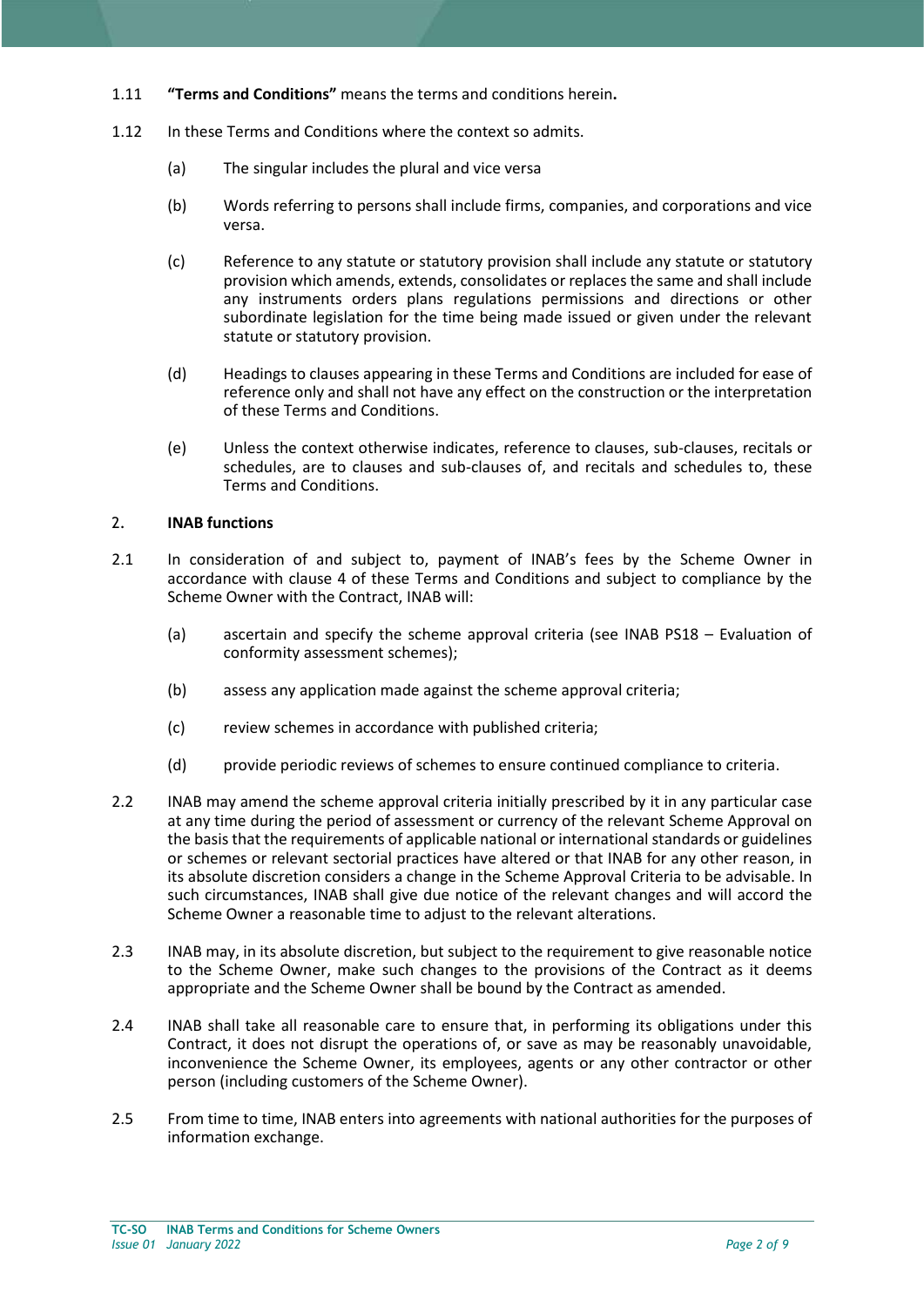## 3. **The Scheme Owner's obligations**

- 3.1 The Scheme Owner shall comply with all of its obligations and responsibilities under the Contract scheme approval to commit to provide evidence of fulfilment. This includes agreement to adapt to changes in the requirements for scheme approval.
- 3.2 The Scheme Ownershall pay INAB's fees in accordance with its obligations in clause 4 of these Terms and Conditions.
- 3.3 The Scheme Owner shall afford INAB and/or its representatives, agents or subcontractors all such information, assistance and co-operation as INAB considers necessary to enable INAB to carry out its functions under the Contract and shall at its own expense, provide or arrange to have provided any tests, studies, evaluations or reports required by INAB and shall conduct or arrange to have conducted any additional tests, studies, evaluations or reports required by INAB and provide the results of same to INAB. In particular, but without limitation the Scheme Owner shall:
	- (a) do everything necessary to enable INAB to assess the scheme;
	- (b) supply all information as required by INAB in the review of the scheme;
- 3.4 The Scheme Owner shall grant INAB all such access to the Scheme Owner's information (and where necessary shall use its best endeavours to facilitate access to those of a Related Body) as INAB may require for the purposes of carrying out its functions under the Contract.
- 3.5 The Scheme Owner acknowledges the importance of scheme approval guidelines in assisting the Scheme Owner in demonstrating its compliance with relevant scheme approval criteria and undertakes to keep itself informed of the scheme approval Guidelines and any changes thereto. INAB may, but shall not be obliged to notify the Scheme Owner of the relevant Scheme Approval Guidelines or any changes thereto and the decision of INAB in any particular case to draw the Scheme Owner's attention to any particular scheme approval guideline shall not affect the Scheme Owner's obligation to keep itself informed of, and, in so far as possible, to comply with the scheme approval guidelines or otherwise achieve the objective of the scheme approval guidelines in question in an equally effective manner.
- 3.6 The Scheme Owner must comply with the provisions of clause 6 of these Terms and Conditions in relation to claims of scheme approval.
- 3.7 In circumstances where the Scheme Owner is seeking approval for regulatory purposes, the Scheme Owner agrees that it shall keep the relevant regulatory / competent authority / national authority informed at all times of the scheme's status (and of any change in such status). The Scheme Owner shall provide evidence of such correspondence to INAB on request.

## 4. **Fees and charges**

- 4.1 The Scheme Owner shall pay INAB's fees within 30 days of receipt of each properly submitted and properly due invoice.
- 4.2 The Scheme Owner shall make its payment of fees to The Health & Safety Authority, Accounts Department, Metropolitan Building, James Joyce Street, Dublin 2.
- 4.3 INAB's fees are detailed in INAB's schedule of fees and are subject to review from time to time. The Scheme Owner's obligation will be to pay INAB's fees at the rate that is effective at the date the fee is incurred. A schedule of INAB's fees is available on the INAB website where INAB shall post any increase in INAB's fees three months before the coming into effect of any such increase.
- 4.4 INAB reserves the right to levy additional fees in respect of additional work necessitated by any failure of the Scheme Owner to comply with INAB requirements or with the Contract or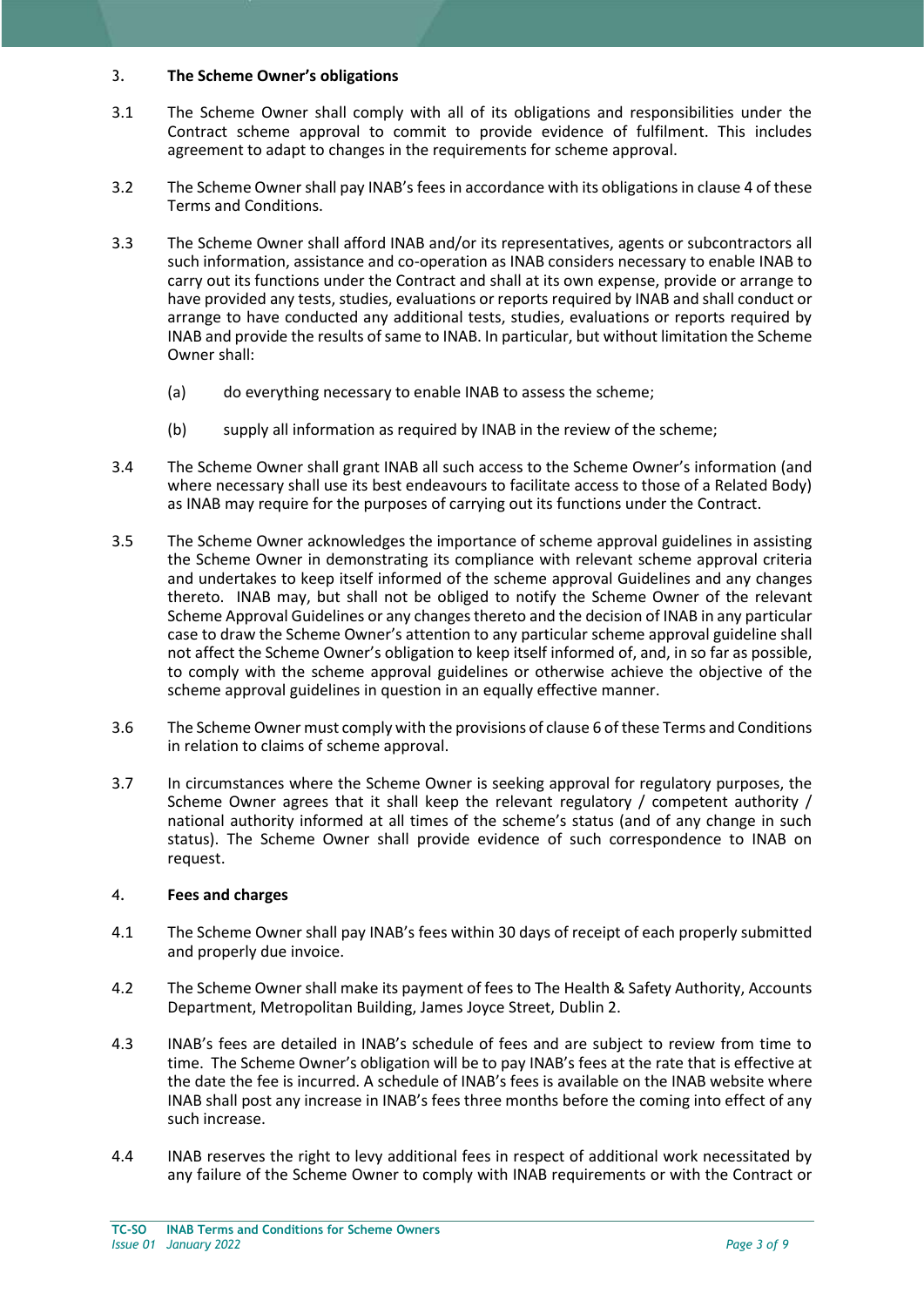in respect of work that INAB considers to be in excess of the level usually required for the type of matter involved.

- 4.5 INAB reserves the right to cancel confirmed assessment events at any time prior to such visit in the event that any outstanding fees payable by the Scheme Owner remain unpaid.
- 4.6 INAB reserves the right to withhold scheme approval in the event of non-payment of invoices.

### 5. **Record keeping**

- 5.1 Without prejudice to the Scheme Owner's general legal obligations in relation to the maintenance and making available of its records, the Scheme Owner shall keep, for a minimum period of 5 years, and upon request, make readily available to INAB, records of all information, reports, original observations, calculations and derived data that are stipulated in any applicable scheme approval criteria or are otherwise required to be kept by INAB.
- 5.2 Such records as are required to be held by the Scheme Owner under this clause 5 shall be in a form which allows speedy and accurate checks to be made.

#### 6. **Claims of Scheme Approval and use of INAB Scheme Approval Symbol**

- 6.1 The Scheme Owner shall not use the fact of scheme approval or the existence of an application in any way that could reasonably be considered to be misleading or bring the scheme into disrepute and, in particular, but without limitation, must not represent by any means to its clients that scheme approval implies that any particular product or service provided by the Scheme Owner is approved by INAB or any other body and shall expressly state in all contracts with its clients that scheme approval in no way implies that any particular product or service is approved by INAB or any other body.
- 6.2 The Scheme Owner shall, in its contractual arrangements with its clients, require such clients to refrain from any misrepresentations as to the scheme's approval status or any misleading acts or statements in relation to the significance of Scheme Approval.
- 6.3 The Scheme Owner shall not refer to its scheme approval as 'certification' and shall place a similar restriction on all its clients and shall ensure that its clients abide by their obligations in this respect.
- 6.4 The Scheme Ownershall not refer to and shall ensure that its clients do not refer to any activity carried out by the Scheme Owner as scheme approval.
- 6.5 INAB shall have the right in its absolute discretion to limit an Scheme Owner's use of the INAB scheme approval Symbol and/or reference to Scheme Approval by INAB on any materials during the currency of the Scheme Owner's scheme approval.
- 6.6 In the event scheme approval is withdrawn, this shall be made known, immediately, to all relevant parties.
	- (a) The Scheme Owner, when referencing Approval assessed by INAB shall refer only in the following terms; *the Scheme [title and version number] has been assessed by the Irish National Scheme Approval Board (INAB) and considered suitable for the purposes of scheme approval by conformity assessment bodies*.
- 6.7 The Scheme Owner shall monitor reference to scheme approval in communications/media.

## 7. **Directory of Scheme Owners and Schemes**

7.1 INAB may, but for the avoidance of doubt shall not be under any obligation to the Scheme Owner to, publish and maintain a directory or directories of Scheme Owners and approved in the form of a hard copy directory and/or in the form of an electronic directory to be made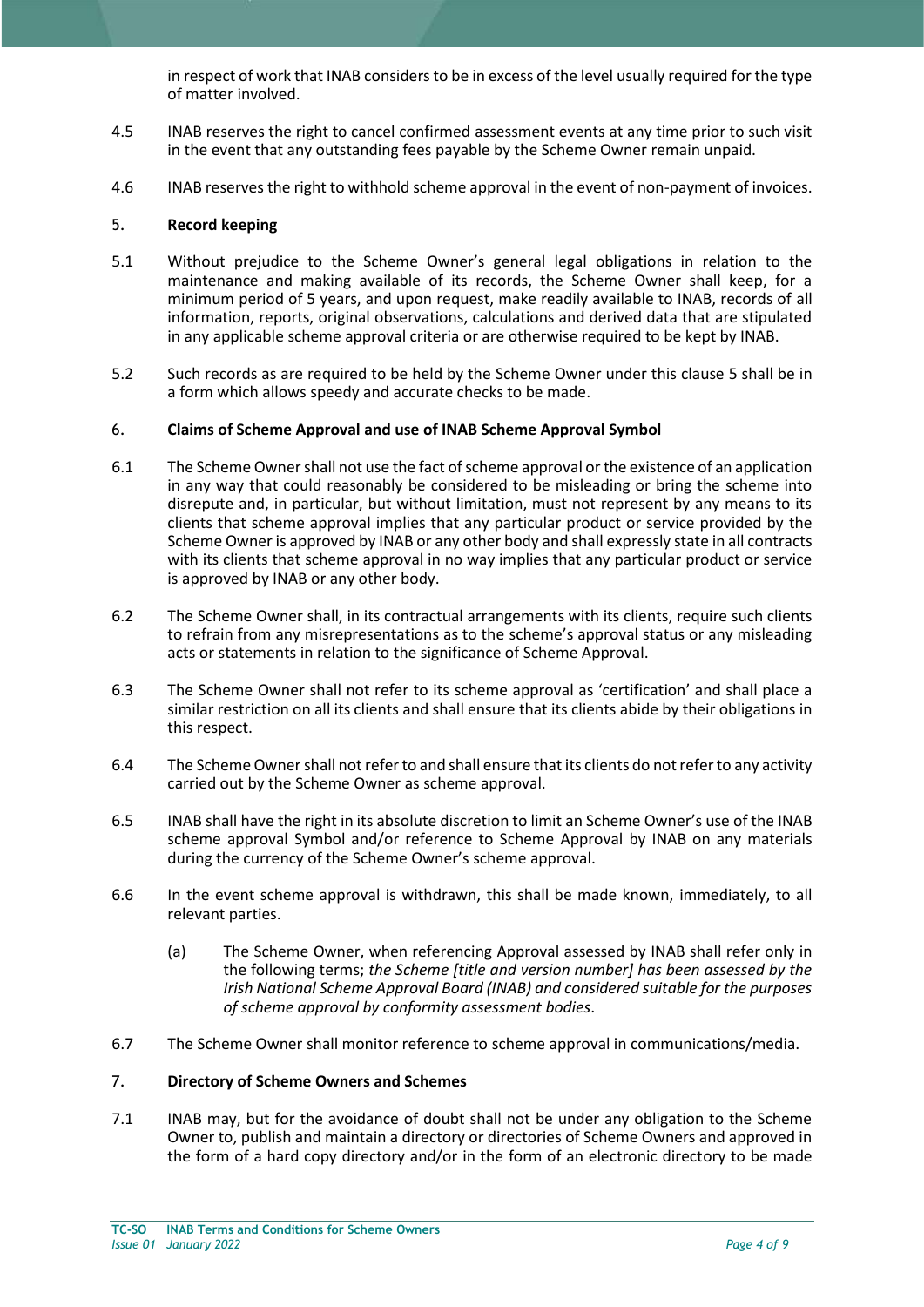available to the public on-line or otherwise. To the extent that INAB does make a directory available (the "directory"), the following provisions in this clause 7 apply.

- 7.2 INAB shall, in its absolute discretion, determine what information in relation to the Scheme Owner and its scheme approval status should be included in the directory from time to time and may, from time to time review the matter and require further information for the purposes of inclusion in the directory.
- 7.3 The Scheme Owner shall ensure that the information which it gives to INAB generally and in response to specific requests for information for the purposes of the directory is accurate and not misleading. The Scheme Owner further undertakes to immediately inform INAB of any inaccuracy which appears in the directory and of any change which occurs, which necessitates an amendment of the directory listing for the Scheme Owner, within three working days of the said inaccuracy coming to the Scheme Owner's attention or of the change occurring, whichever is relevant.
- 7.4 In the event of the withdrawal of an Scheme Owner's Scheme approval, either voluntarily or involuntarily, the listing in respect of that Scheme Owner shall be immediately removed or amended (as may be applicable) from the directory.
- 7.5 All details of the status and circumstances of the Scheme Owner's Scheme approval (including but not limited to withdrawal of scheme approval) will be kept by INAB in whatever form INAB in its sole discretion deems appropriate and may be made available by INAB to any person on request.
- 7.6 INAB shall have sole control over the format, composition and distribution of the contents and the pages of the directory and the positioning of any entry relating to any Scheme Owner within the directory.
- 7.7 INAB will not be liable for any internet or telecommunications failure, computer virus, third party interference or effect of any third party software or hardware that may interrupt or delay access to any electronic directory or cause any other problems or losses.
- 7.8 INAB shall not be liable to the Scheme Owner for any loss or damage including injury to reputation suffered by the Scheme Owner as a result of the appearance or non-appearance for any reason whatsoever in the directory, the positioning of the Scheme Owner relative to any other Scheme Owner, or as a result of the use by the public or any person of the directory or of any information kept by INAB pursuant to the terms of clause 7.6 above.
- 7.9 INAB may at any time review the directory and may remove any listing or part of any listing for any Scheme Owner if it considers, in its absolute discretion, that it is appropriate to do so.
- 7.10 INAB may, in its sole discretion and without any liability to the Scheme Owner, decide against providing or cease to provide the directory.
- 7.11 INAB gives no representations or warranties express or implied in relation to the accuracy, reliability, up-to-date nature or completeness of the directory and excludes liability for any damage or loss suffered by the Scheme Owner because of any inaccuracies, errors or omissions in the directory.

## 8. **Warranty, Representation and Indemnity by the Scheme Owner**

- 8.1 The Scheme Owner warrants and represents that the information it provides to INAB will not infringe any intellectual property, publicity or privacy right of any other party or any other law or regulation including Data Protection Legislation.
- 8.2 The Scheme Owner shall indemnify INAB, its officers, employees and agents from any and all third party claims, liability, damages and/or costs (including but not limited to legal fees) arising from a breach of the warranty and representation at Clause 8.1 above.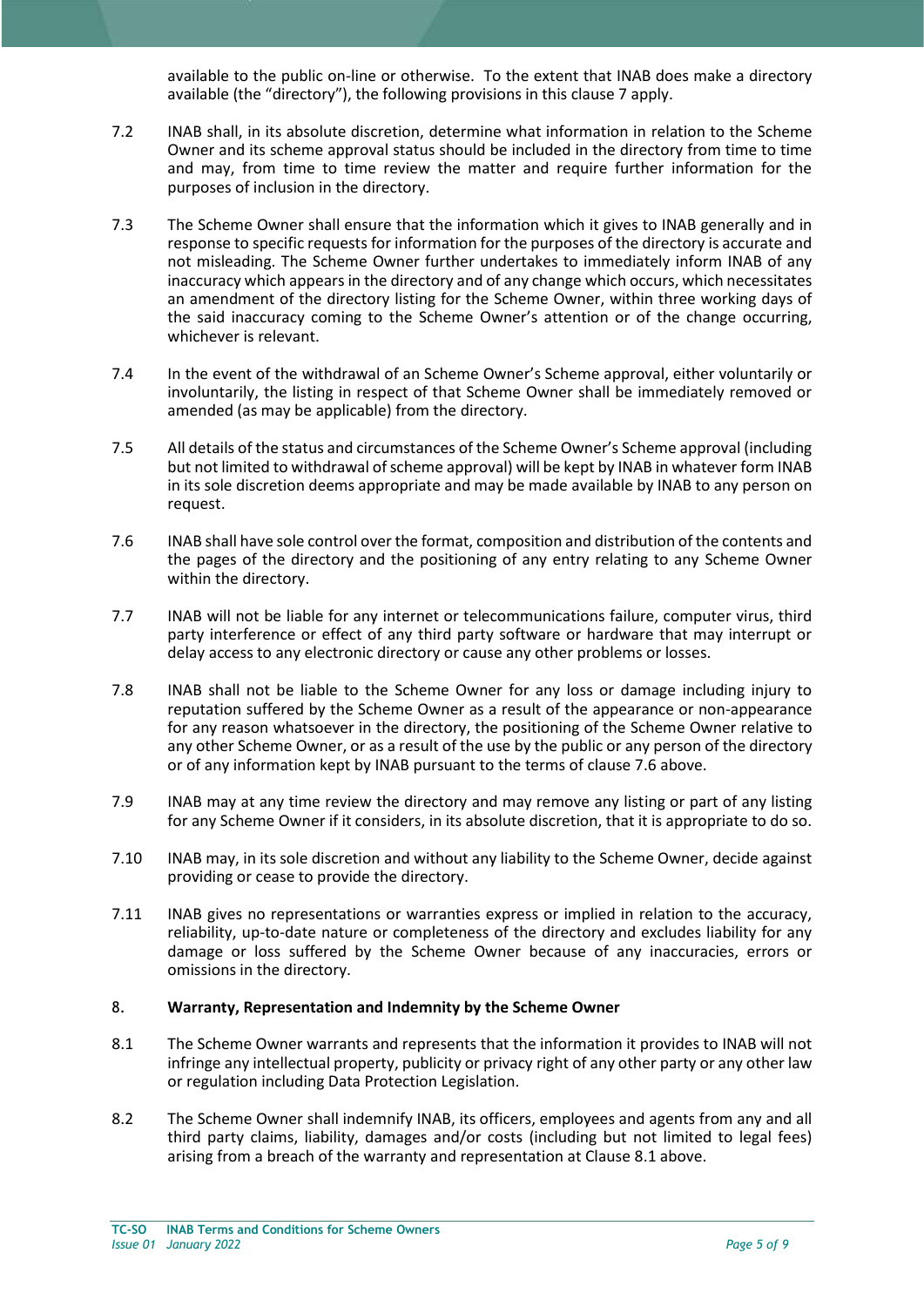# 9. **Confidentiality**

- 9.1 Information relating to the Scheme Owner's processes, plans or intentions, know how, trade secrets and business affairs gained by INAB in the course of performing its functions under the Contract will be treated by INAB as confidential and subject to clause 9 of these Terms and Conditions such information will not be disclosed by INAB to third parties without the consent of the Scheme Owner.
- 9.2 INAB may disclose the information referred in clause 9.1 above to the extent that:
	- (a) such disclosure is required by the law of any relevant jurisdiction or for the purpose of any judicial proceeding;
	- (b) the information has come into the public domain through no fault of INAB;
	- (c) the circumstances are such that the Scheme Owner may reasonably be understood to have given permission for the disclosure;
	- (d) such disclosure (including, but not limited to disclosure to its employees, servants, agents or sub-contractors, government departments or other scheme approval bodies or associations) is necessary for the purposes of INAB's functions under the Contract or for INAB's internal procedures or obligations as a division of the Health & Safety Authority, government departments or other Scheme Approval bodies or associations.
- 9.3 INAB is subject to the Freedom of Information Act 2014 (the "**FOI**"). In the event that INAB receives a request for information under the FOI relating to the Scheme Owner, its application or its scheme approval, it may consult with the Scheme Owner before deciding what records are to be released in response to such a request pursuant to the FOI. This may include seeking submissions under the applicable section of the FOI where the records may contain confidential, commercially sensitive or personal information. INAB shall retain sole discretion in determining the disclosure required under the terms of the FOI.

### 10. **INAB Website**

10.1 INAB does not guarantee that its website will be fault free or that the information contained on the said website will be correct. INAB does not accept any liability for any damage or loss suffered by the Scheme Owner arising as a result of the said website or the information contained therein (including any errors, inaccuracies or omissions in such information or any faults, interruptions or delays in connection with the website).

## 11. **Limitation of liability**

- 11.1 With the exception of the Scheme Owner's obligations to indemnify INAB under clauses 8 and 12 of these Terms and Conditions and of the Scheme Owner's duty to pay INAB's fees and charges as specified in these Terms and Conditions to the extent that such fees and charges are owed in the Contract between INAB and the Scheme Owner (which obligations of indemnity and payment remain unaffected by this clause 11), and with the exception also of any liability of either party for death or personal injury, this clause 11 sets out the entire liability (including any liability for the acts and/or omissions of its employees, agents or subcontractors) of each party to the other in respect of any and all breaches of its contractual obligations and any and all tortious acts or omissions including, but not limited to, negligence.
- 11.2 Subject to the exceptions provided for in clause 11.1 hereof, the entire liability of each party to the other will not exceed, in aggregate, the amount paid in fees pursuant to the Contract by the Scheme Owner to INAB in respect of INAB's fees in the twelve-month period preceding the applicable act, omission or breach.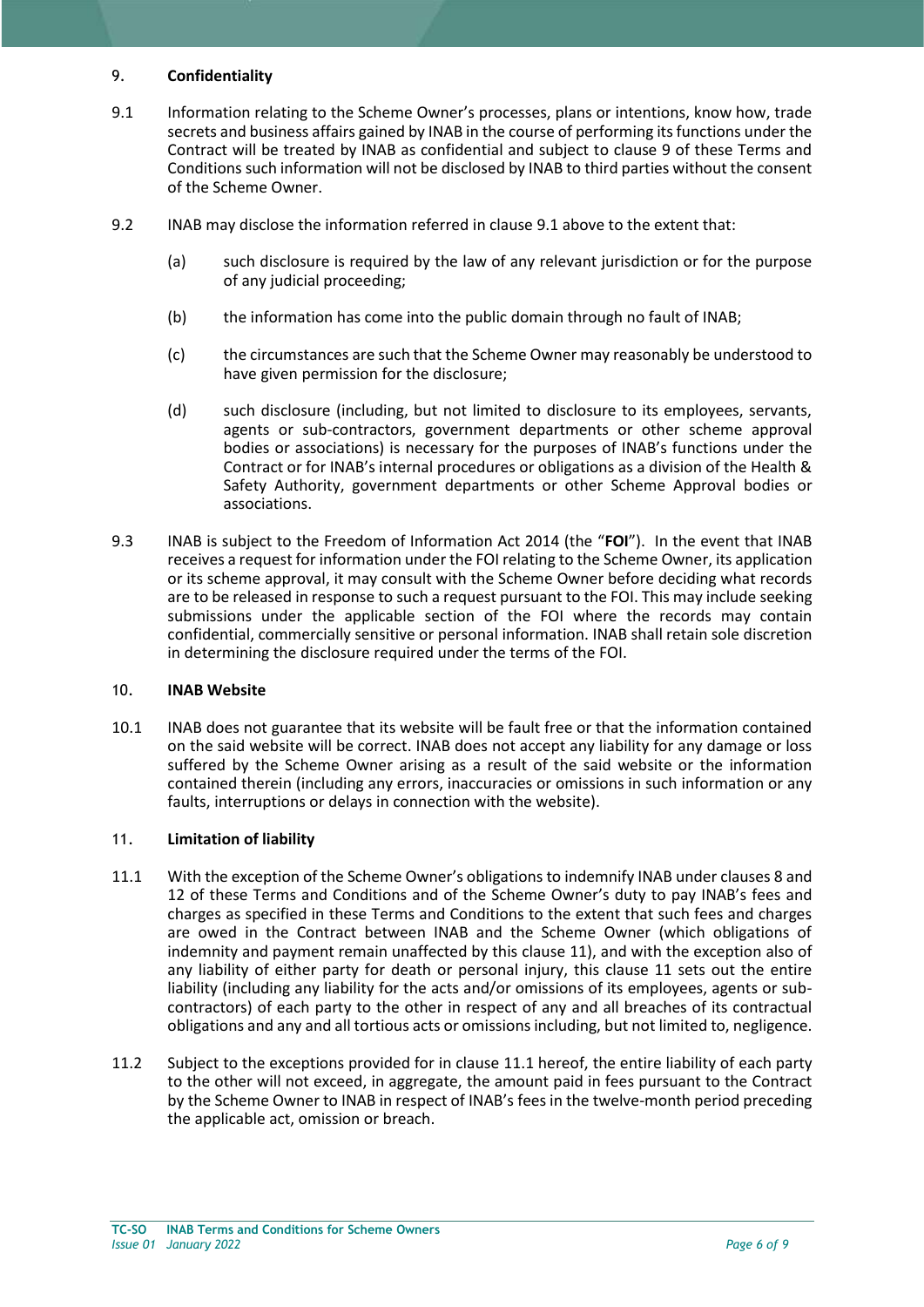- 11.3 Neither party shall be liable to the other for any special, consequential or indirect loss. In this clause "*special consequential or indirect loss*" shall include, without limitation, loss of profit, loss of business, loss of goodwill and loss of savings.
- 11.4 Nothing in clauses 11.1, 11.2 and 11.3 hereof shall confer any right or remedy upon either party to which it would not otherwise be entitled.

## 12. **Indemnity**

- 12.1 The Scheme Owner acknowledges that the nature of Scheme Approval is confirmation that INAB considers the scheme suitable for accreditation of a CAB to implement the scheme. It is not an endorsement of a product or service and no INAB logo or symbol may be attached to the scheme. Accordingly, the Scheme Owner shall indemnify INAB against any and all damages, costs, charges and expenses (including legal expenses) incurred by INAB in dealing with, responding to, defending, or being otherwise involved in, any claim, action, enquiry, investigation, or prosecution, brought or conducted, by any third party, regulatory or other body, and which claim, action, enquiry, investigation or prosecution relates to any failure or claimed failure of the Scheme Owner to comply with the scheme approval criteria or with any provision of the Contract, or to any infringement or breach by the Scheme Owner of any third person's contractual or other rights or any duty of care owed by the Scheme Owner to its customers or claimed infringement or breach of the aforesaid, or to any claim that the Scheme Owner has made false or misleading claims or representations in relation to its application or its scheme approval status.
- 12.2 For the avoidance of doubt, the indemnity at clause 12.1 hereof shall not apply to damages awarded against INAB to the extent that such damages relate to demonstrated breach by INAB of a duty of care owed to the public in respect of the scheme approval granted to the Scheme Owner or to the costs attributable to dealing with claims relating to any such breach.
- 12.3 In the event that INAB is entitled under any provision of these Terms and Conditions to indemnification by the Scheme Owner for some of the damages, costs, charges or expenses incurred by INAB but not for the total amount thereof, the Scheme Owner shall indemnify INAB for the portion thereof to which INAB is entitled.

## 13. **Insurance**

- 13.1 The Scheme Owner shall have in place insurance policies that are sufficient to cover its obligations under these Terms and Conditions and shall comply with all the terms and conditions of such policies.
- 13.2 The Scheme Owner shall prior to the granting of scheme approval supply to INAB all information and/or documentation necessary to demonstrate that the insurances specified in Clause 13.1 are in. Without prejudice to the foregoing the Scheme Owner shall provide to INAB any information or documentation that INAB may reasonably request to evidence the said insurances.

#### 14. **Change in scheme approval status, suspension, resignation and termination of scheme approval**

- 14.1 Without prejudice to INAB's powers of these Terms and Conditions, INAB may immediately impose involuntary suspension of the Scheme Owner's Scheme Approval in the event:
	- (a) the Scheme Owner, being an individual is declared bankrupt or enters into a composition with his creditors; or
	- (b) the Scheme Owner being a company has a receiver, examiner or administrator appointed over the whole or any part of its assets or the Scheme Owner is struck off the register of companies in the jurisdiction where it was incorporated or an order is made or a resolution passed for winding up of the Scheme Owner (unless such order or resolution is part of a voluntary scheme for the reconstruction or amalgamation of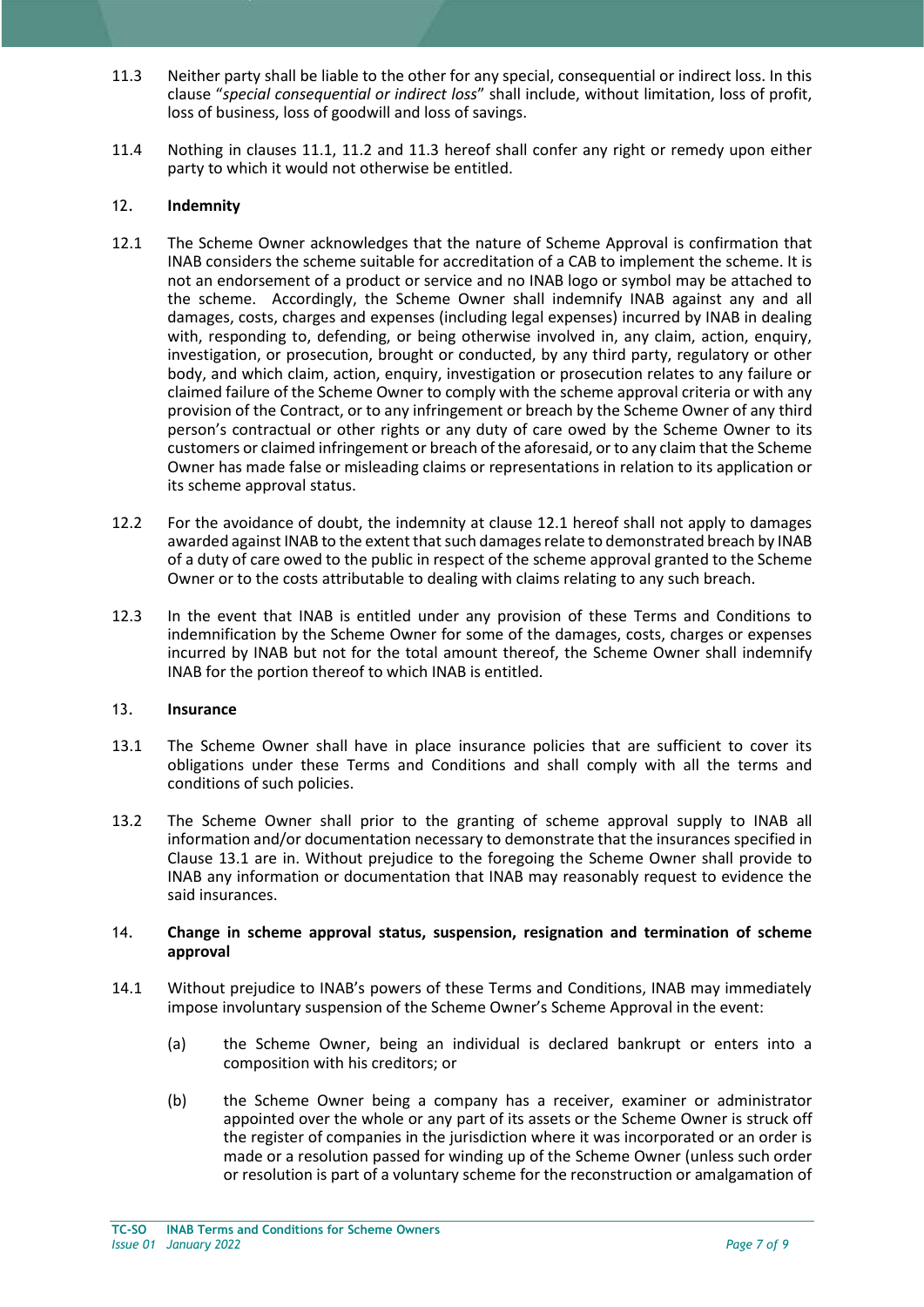the Scheme Owner as a solvent corporation and the resulting corporation, if a different legal entity, undertakes to be bound by the scheme approval Criteria and the Contract); or

- (c) of any change in structure, personnel, staff responsibility, equipment, premises or scope of activity of the Scheme Owner that INAB considers, in its sole discretion, affects the Scheme Owner's ability to comply fully or at all with the scheme approval Criteria; or
- (d) of any change in the scheme approval Criteria applicable to the Scheme Owner which the Scheme Owner is not in a position to comply with fully, or at all, by the date designated by INAB; or
- (e) that the Scheme Owner breaches any scheme approval Criterion or the Contract
- (f) that INAB considers that scheme approval has been or is likely to be brought into disrepute by the Scheme Owner, its Related Bodies or its clients either as a result of accredited or non-accredited activities; or
- (g) the Scheme Owner has engaged in any fraudulent or dishonest conduct or fails in any respect to comply with the laws of Ireland.
- 14.2 INAB may decide to terminate the Scheme Owner's approval immediately on written notice (such termination to be effective as and from the date of that notice) in any of the events set out at sub-clauses (a) through (g) of clause 14.1 or where it otherwise considers in its sole discretion that termination is warranted.
- 14.3 In the event that during the currency of its scheme approval, the Scheme Owner is unable for any reason to comply with the scheme approval Criteria and/or the Contract, the Scheme Owner shall immediately apply to INAB for voluntary suspension or resignation of its Scheme Approval PROVIDED THAT in the event of there being no objectively justifiable cause to consider the inability to comply as being temporary the Scheme Owner shall apply for resignation of its scheme approval.
- 14.4 INAB may in its sole discretion refuse voluntary suspension or resignation and impose involuntary suspension or termination of the Scheme Owner's scheme approval.

# 15. **Data Protection Notice**

- 15.1 INAB may collect information, including personal data (within the meaning of the Data Protection Legislation) from the Scheme Owner in connection with the Application. Such information may include details in relation to the Scheme Owner's employees, including details of qualifications, training records and contracts of employment. This information may be used by INAB for the purposes of assessing the application and for all purposes which are reasonably incidental to the administration of the scheme approval and/or for the purposes of INAB's functions including exercising its rights and performing its obligations under the Contract including, without limitation, any granting, renewal, withdrawal or suspension of the scheme approval. Such information may also be used for INAB's internal procedures or obligations to, including as a division of the Health and Safety Authority, or for its obligations to government departments/public authorities or other Scheme Approval bodies or associations. INAB will retain such information, in accordance with its record retention policy, only for as long as required for the purposes described above.
- 15.2 INAB reserves the right to disclose your information to such third parties acting on its behalf as may be reasonably necessary in connection with the purposes described at clause 20.1 above, including to its employees, agents, or sub-contractors or government departments/public authorities or other scheme approval bodies or associations. INAB will only disclose information to such third parties as strictly necessary in connection with the purposes described at clause 20.1 above.